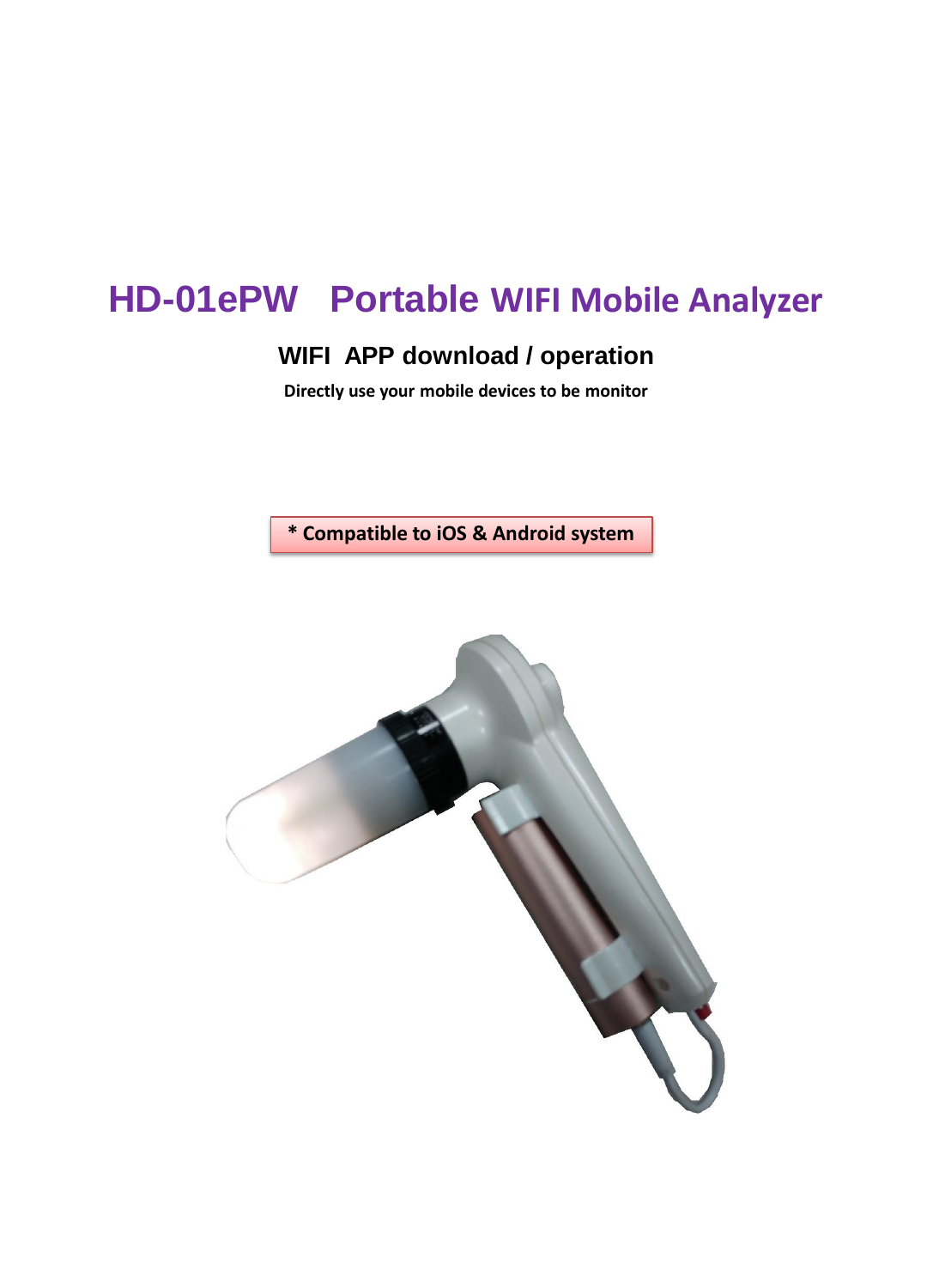## **A. HD-01ePW Operating guide**

**Reminder**:**For 1st applying on mobile devices, please execute the step 1 & 2 "KOWA CAM" APP installation of page 2 in this manual.**

**(1) Necessary materials**



- $A \rightarrow HD-01ePW$  Probe, with built-in WIFI device
- $B \rightarrow$  Lens (at least needs one lens)
- $C \rightarrow$  Holder for Cylindrical mobile power bank
- D → **Cylindrical mobile power bank 22mmΦ (Need to be prepared by user)**
- $E \rightarrow$  USB power cable

**D Cylindrical mobile power bank (Need to be prepared by user)**

#### **(2) Power Connection**

- 1. Please connect A, B, C, D step by step **(Connect HD-01ePW unit and lens, fix cylindrical mobile power bank on the holder, and then connect the USB power cable to mobile power bank.)**
- 2. Press RED button, then lens is light. (Wait for about 20 seconds) WIFI signal is starting.

**Now enter "KOWA CAM" APP to begin image operation.** 



#### **(3) Release / Stop operation**

Press RED button, then lens light is off. WIFI signal is off.

**Please refer to P.2-5 in this manual (when "KOWA CAM" APP is installed) , every time please start from step 3 to recognize the individual WIFI connection and then enter "KOWA CAM" APP to make image operation.**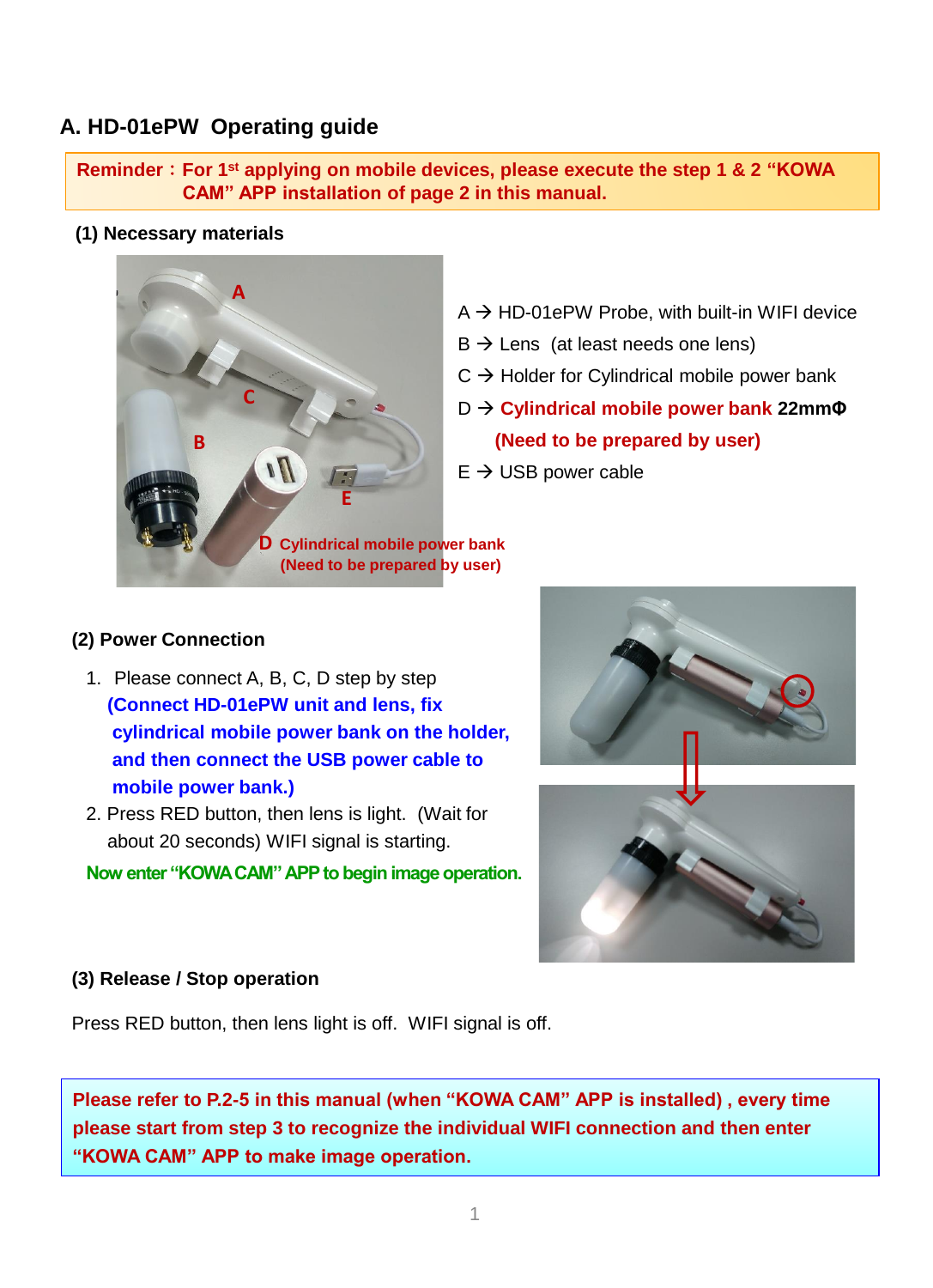## **B. "KOWA CAM" APP installation**

#### **1. APP installation**

Method 1:

Scan the QR code and download the installation





Method 2:

Sourcing "KOWA CAM" APP from APP Store (iOS system) and download the installation.

2. .After installation, "KOWA CAM" icon will appear on the desk.



3. Connect HD-01ePW unit and lens, fix cylindrical mobile power bank on the holder, and then connect the USB power cable to mobile power bank. Press RED button, then lens is light. (Wait for about 20 seconds) WIFI signal is starting. **Go to your mobile device, find "Setting" option & open "WIFI" mode.**

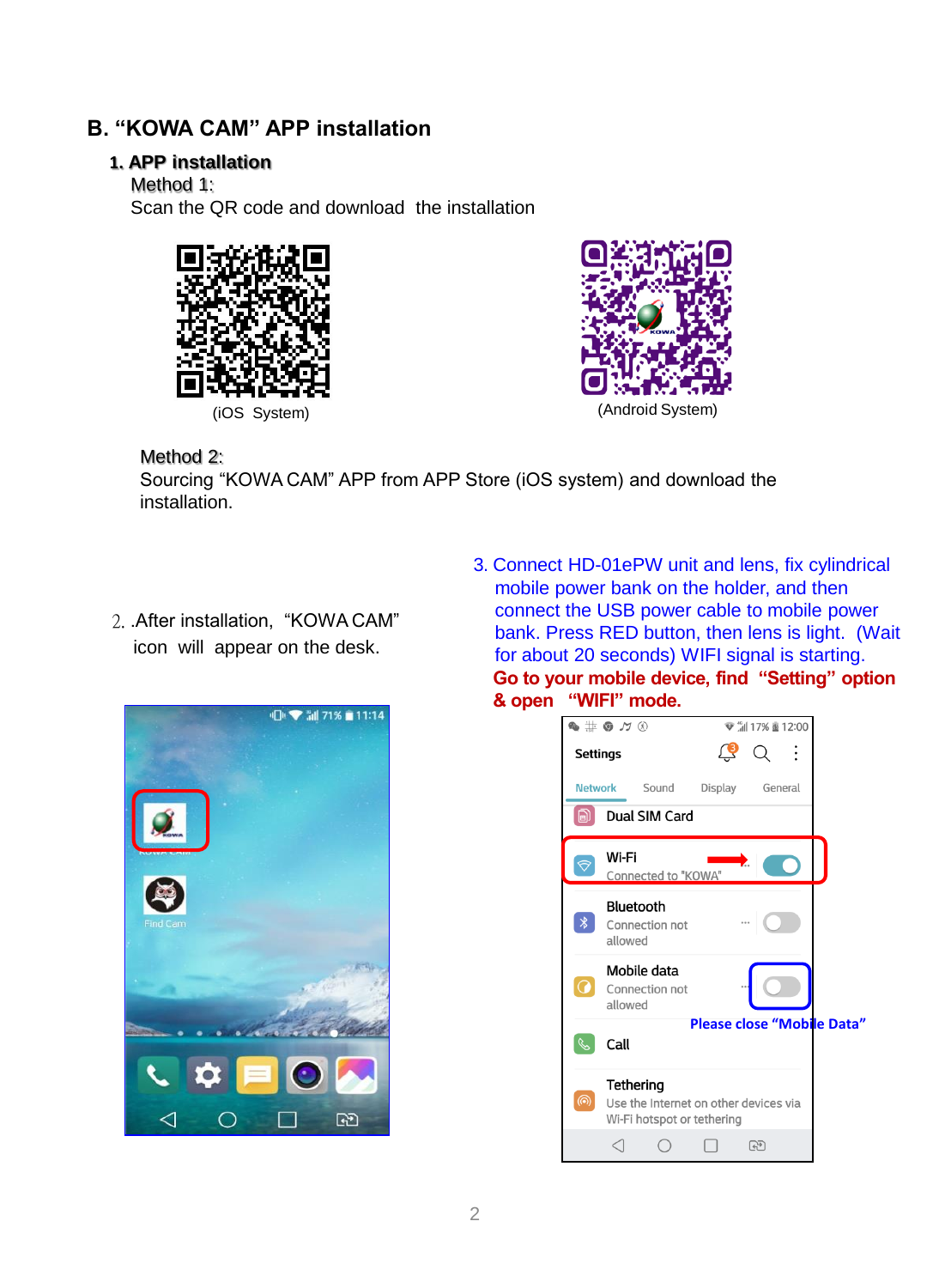4. When your mobile device searches WIFI Box number (eg. F-88scope000105), it means the WIFI signal is available.



5. Select this number to make sure WIFI box is connected.



6. Now go back the desk to click "KOWA CAM" icon to begin image operation.

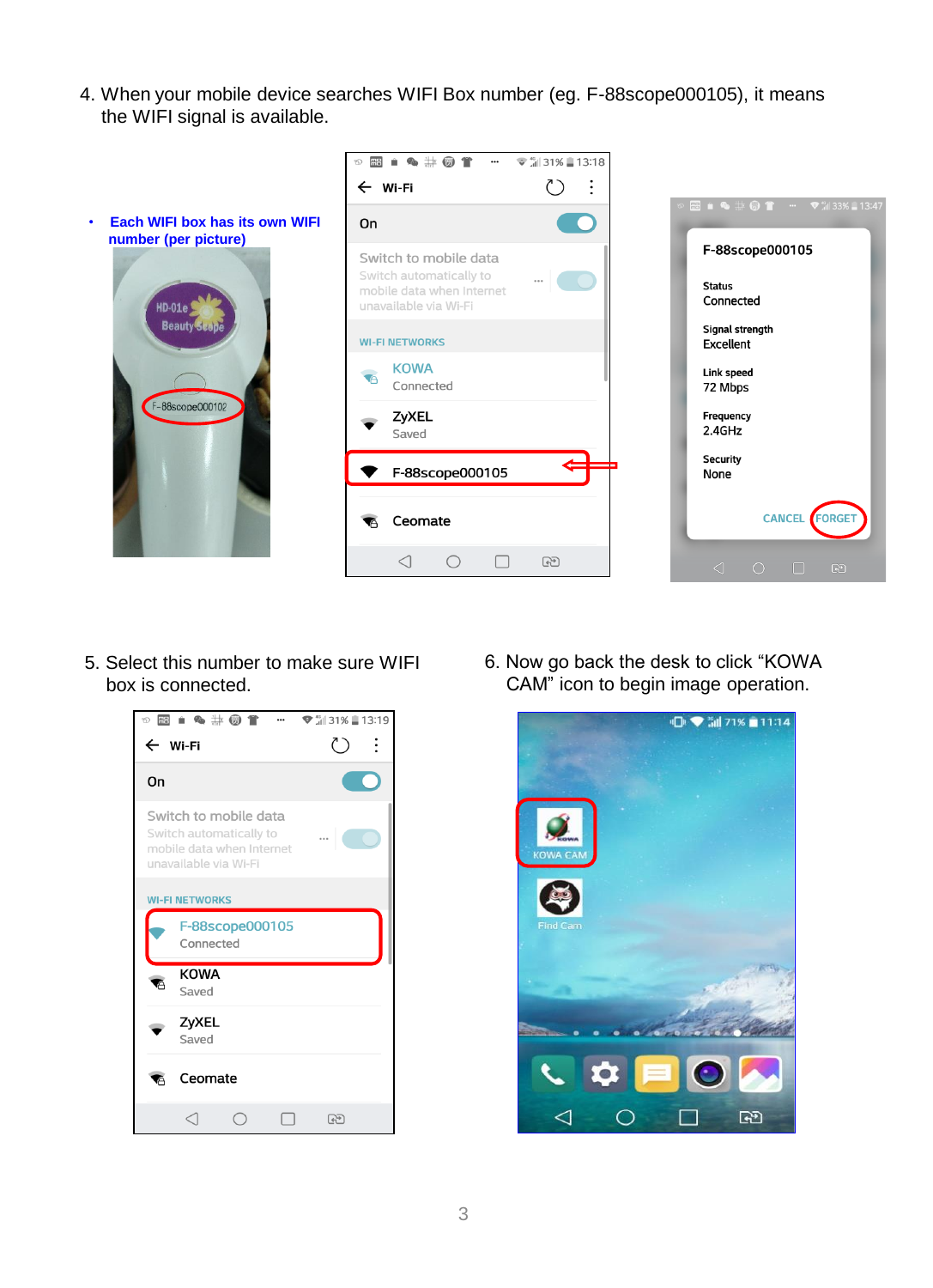## **C. IMAGE OPERATION**

1. Click "CONNECT" icon to operate photo capture or video recording.





**"Data"folder To read photos or videos**

Data for saved photos or or videos, please find the route of the Data folder in file manager based on each individual mobile device.

2. Click "Data folder"icon to read saved photos or videos



2-1 By clicking "PHOTO", you will see all the saved photos.